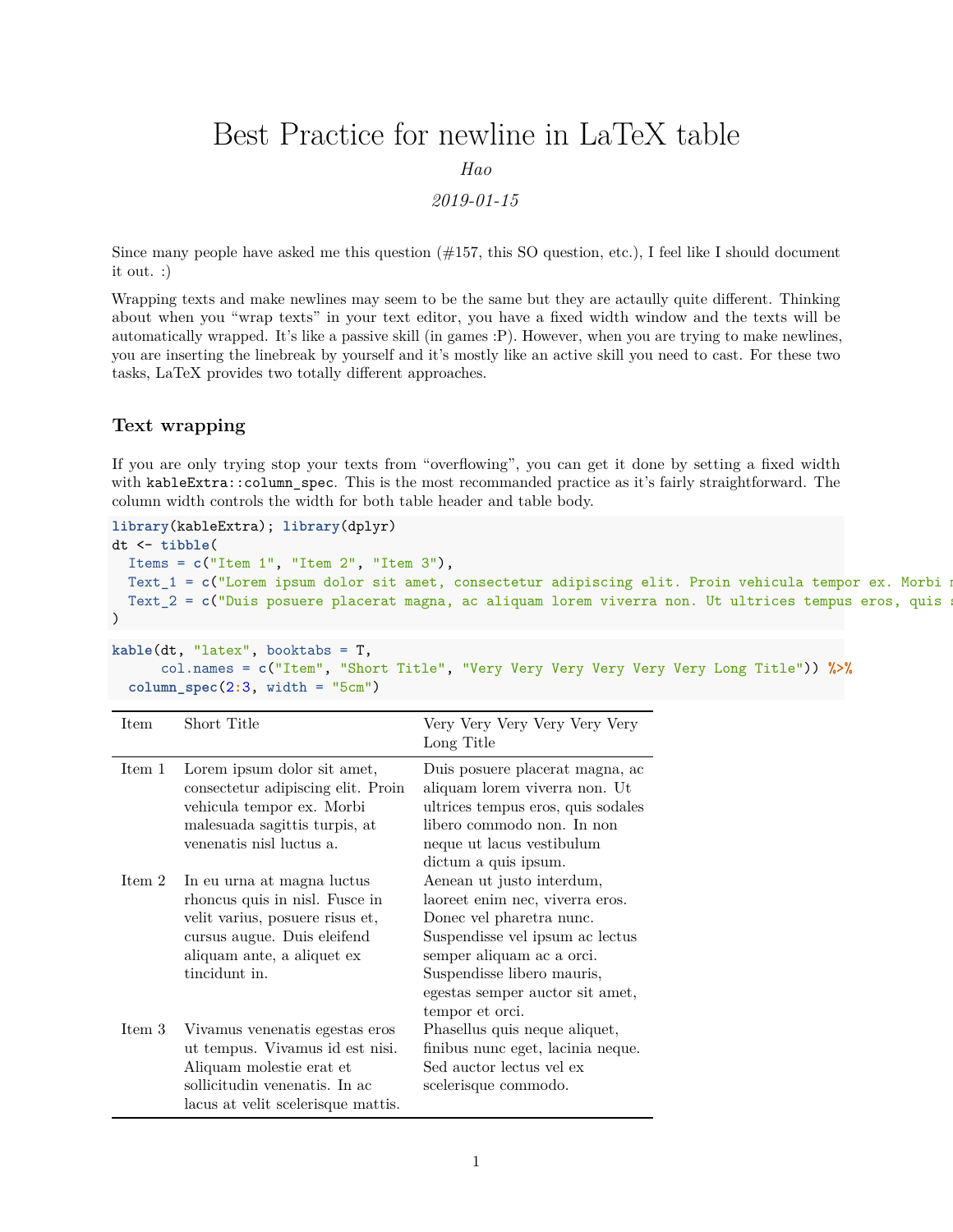| Subtitle      |          |  |
|---------------|----------|--|
| <b>Item</b>   | Value    |  |
| (Name)        | (Number) |  |
| Hello         | 10       |  |
| World<br>This |          |  |
| is a cat      | 100      |  |
|               |          |  |

Table 1: Main Title

## **Insert linebreak in table**

In LaTeX, to make linebreaks in table cells, people usually use the makecell package. kableExtra 0.8.0 comes with a function called linebreak to facilitate that. Basically, this function will scan the existance of \n. If \n exists, it will put the texts in a makecell statement. It works in a very similar way with cell\_spec so you will need to put escape = F in kable.

**linebreak**("a\nb")

```
## [1] "\\makecell[l]{a\\\\b}"
```
When you have  $\ln$  in your data frame, you can either change the value manually or simply use it with dplyr::mutate\_all.

```
dt2 <- data.frame(
 Item = c("Hello\nWorld", "This\nis a cat"),
  Value = c(10, 100)
\lambdadt2 %>%
 mutate_all(linebreak) %>%
  kable("latex", booktabs = T, escape = F,
        caption = "Main Title\\\\Subtitle",
        col.names = linebreak(c("Item\n(Name)", "Value\n(Number)"), align = "c"))
```
Note that linebreaks in table captions should be treated in a different way. You will need to insert the linebreak  $(\{\setminus\})$  by yourself manually, which is easier than using linebreak. linebreak doesn't work because it put things in a makecell, which doesn't work in caption (as it's not a cell :P). At the same time, if you are using kableExtra 0.9.0 or any previous version, you need to load the caption package in LaTeX by yourself.

header-includes: - \usepackage{caption}

## **Linebreak in other kableExtra functions**

If you have a need to put a linebreak in kableExtra functions such as add\_header\_above and group\_rows, just go ahead and use  $\n\alpha$  directly (in kableExtra  $\geq 0.8.0$ ) and it will be automatically converted. Note that this feature is also controlled by the escape option in those functions.

```
dt2 %>%
 mutate_all(linebreak) %>%
  kable("latex", booktabs = T, escape = F,
        col.names = linebreak(c("Item\n(Name)", "Value\n(Number)"), align = "c")) %>%
  add_header_above(c("Combined\nTitle" = 2)) %>%
  group_rows("Group\n1", 2, 2)
```